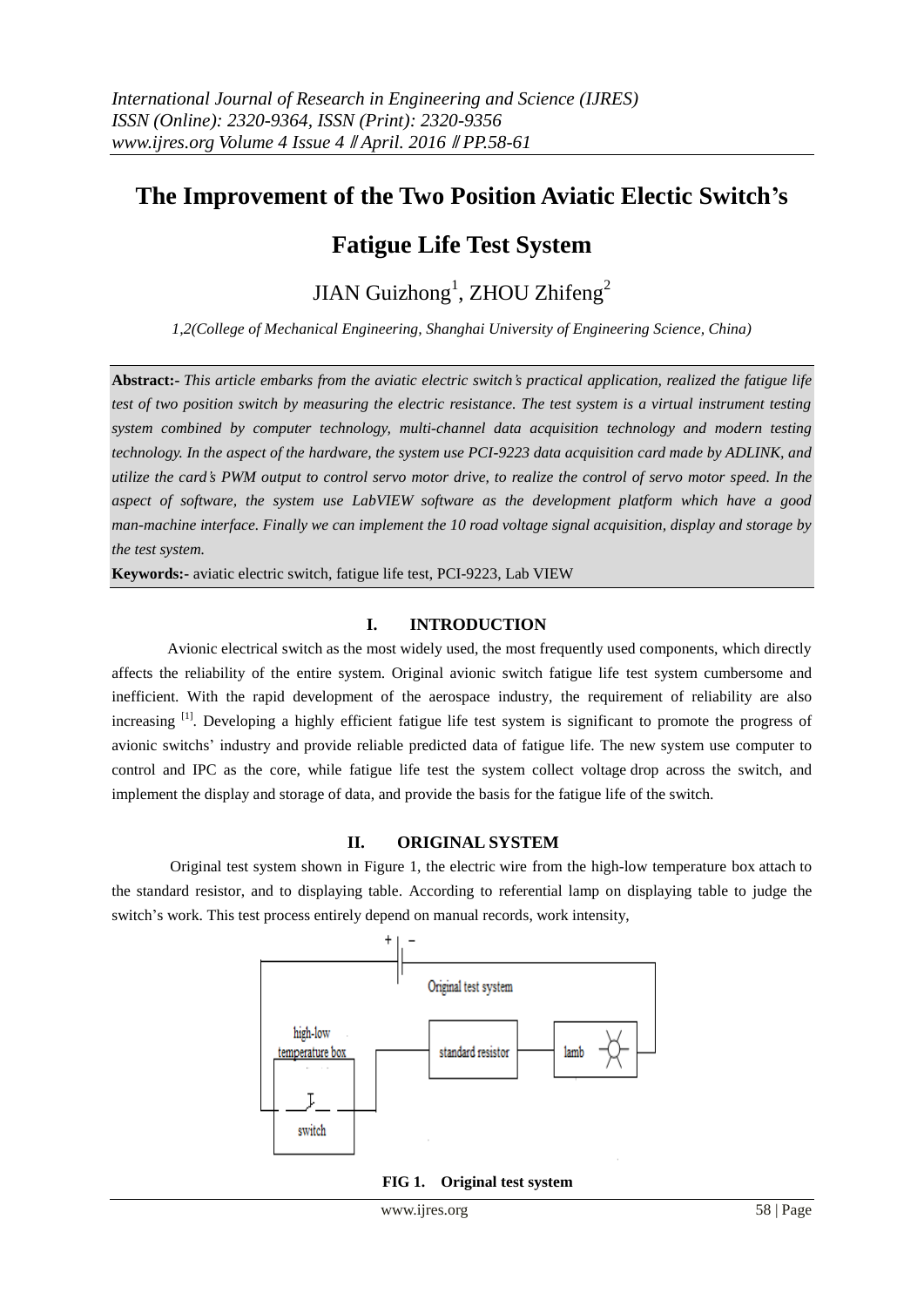The test frequency is single, switch electric resistance can not be measured during the test and the test data can not be saved, low degree of automation, and test systems bulky, large area, it does not meet the development of modern test technology.

#### **III. NEW SYSTEM**

The new test system's block diagram shown in Figure 2, the system's structure shown in Figure 3. Using computer to control and IPC as the core, we can measure the contact resistance at the same time fatigue life test.



**FIG 2. New test system's block diagram**



#### **FIG 3. System's structure**

New two-position switch fatigue life test equipment is divided into two parts: the mechanical operation part and monitoring part, the two parts connected by detachable cables.

#### **3.1 The mechanical operation part**

Mechanical operation portion is operative part of switch fatigue life test, this part should be placed in high-low temperature box.



**FIG 4. Mechanical operation portion**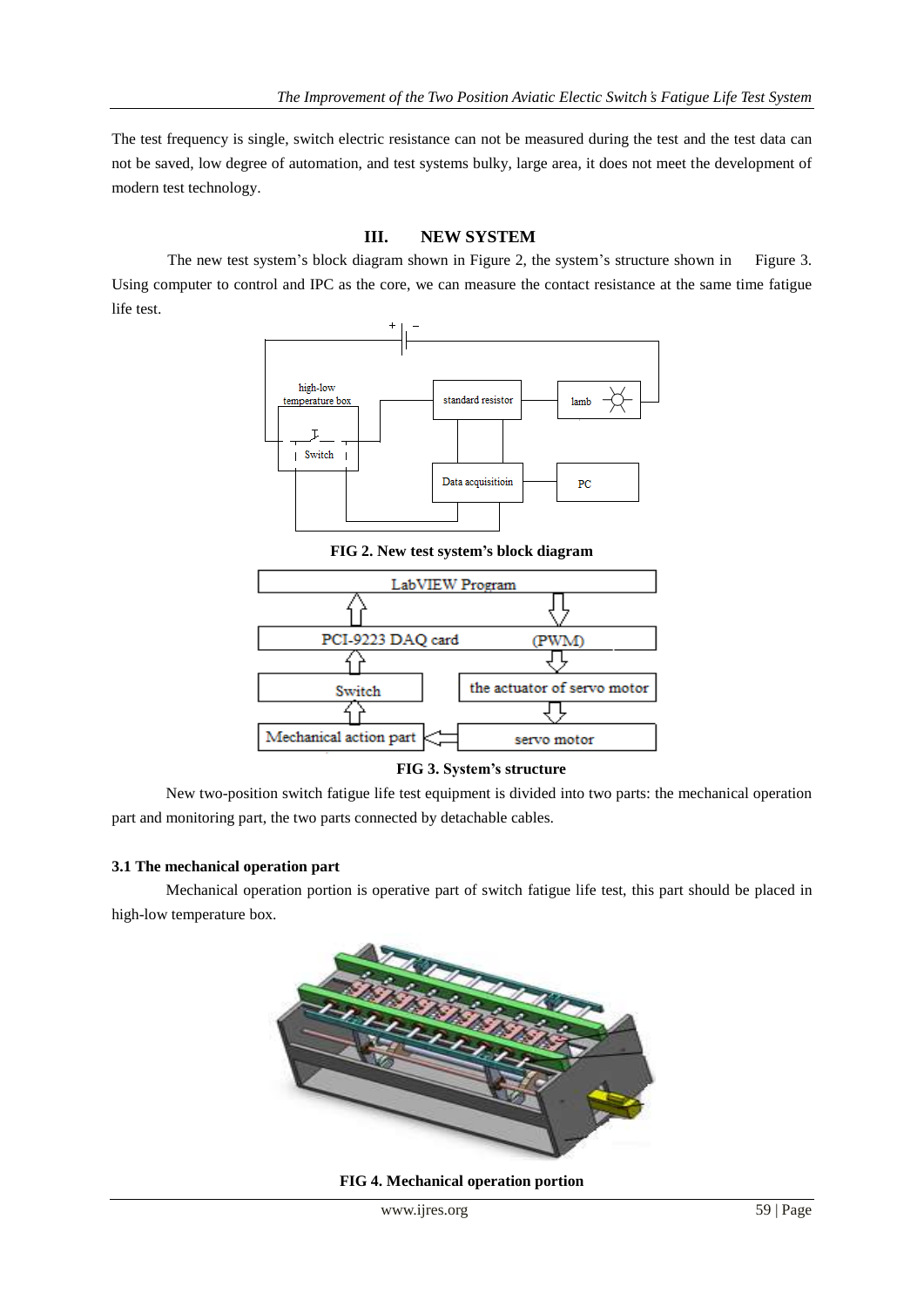This part includes drive portion, and switch install components.The principle is driven by a motor shaft and cam, push rod moved back and forth through the drive fork, enabling automatic toggle switch. Primarily through mechanical transmission to achieve, with a simple structure, good stability. Structure shown in Figure 4.

#### **3.2 Monitoring part**

#### **3.2.[1 Principle](http://dict.youdao.com/w/principle/#keyfrom=E2Ctranslation) [of](http://dict.youdao.com/w/of/#keyfrom=E2Ctranslation) [measurement](http://dict.youdao.com/w/measurement/#keyfrom=E2Ctranslation)**

 Because of the avionics switch resistance is milliohms level, conductor resistance test with considerable resistance switch, so you need a four-wire resistance measurement method. As shown in Figure 5. And a constant current source connected to the data acquisition card measured across the switch through different conductors. Since the data acquisition card in the amplifier impedance is very large, the connection data acquisition card sampling voltage conductor almost no current flows through, the voltage across the amplifier is measured voltage across the switch [2]. A constant supply voltage, the voltage is measured across the switch for added resistance standard.



**FIG 5. Four wire principle of measurement**

Switch's resistant can be expressed as

$$
R_x = \frac{U_x}{U - U_x} \bullet R = \frac{1}{U / U_x - 1} \bullet R
$$
 (1)

Because  $U/U_x$  more than one (at least 1000, so

$$
R_x \approx \frac{1}{U/U_x} \bullet R = \frac{U_x}{U} \bullet R \tag{2}
$$

Then avionics switch contact resistance measurement accuracy and only standard resistance, constant current source about accuracy. Just ensure both accuracy and contact resistance measurement accuracy can be guaranteed.

#### **3.2.2 Data acquisition**

 10 Switch test loop independent of each other, the contact resistance test in a 32-channel multi-function data acquisition card (drawn two lines on the test switch, take the differential input<sup>[3]</sup>, the test voltage, the voltage is determined based on the state of the switch, and calculate the contact resistance), 10 voltage sampling channels are independent, according to the DI input acquisition card to trigger the start of the corresponding analog channel sampling in the mechanical test body per spindle revolution range, 10 to switch at different times the interval is closed by DI input on the board to trigger AD sampling, realize the collection voltage signals.